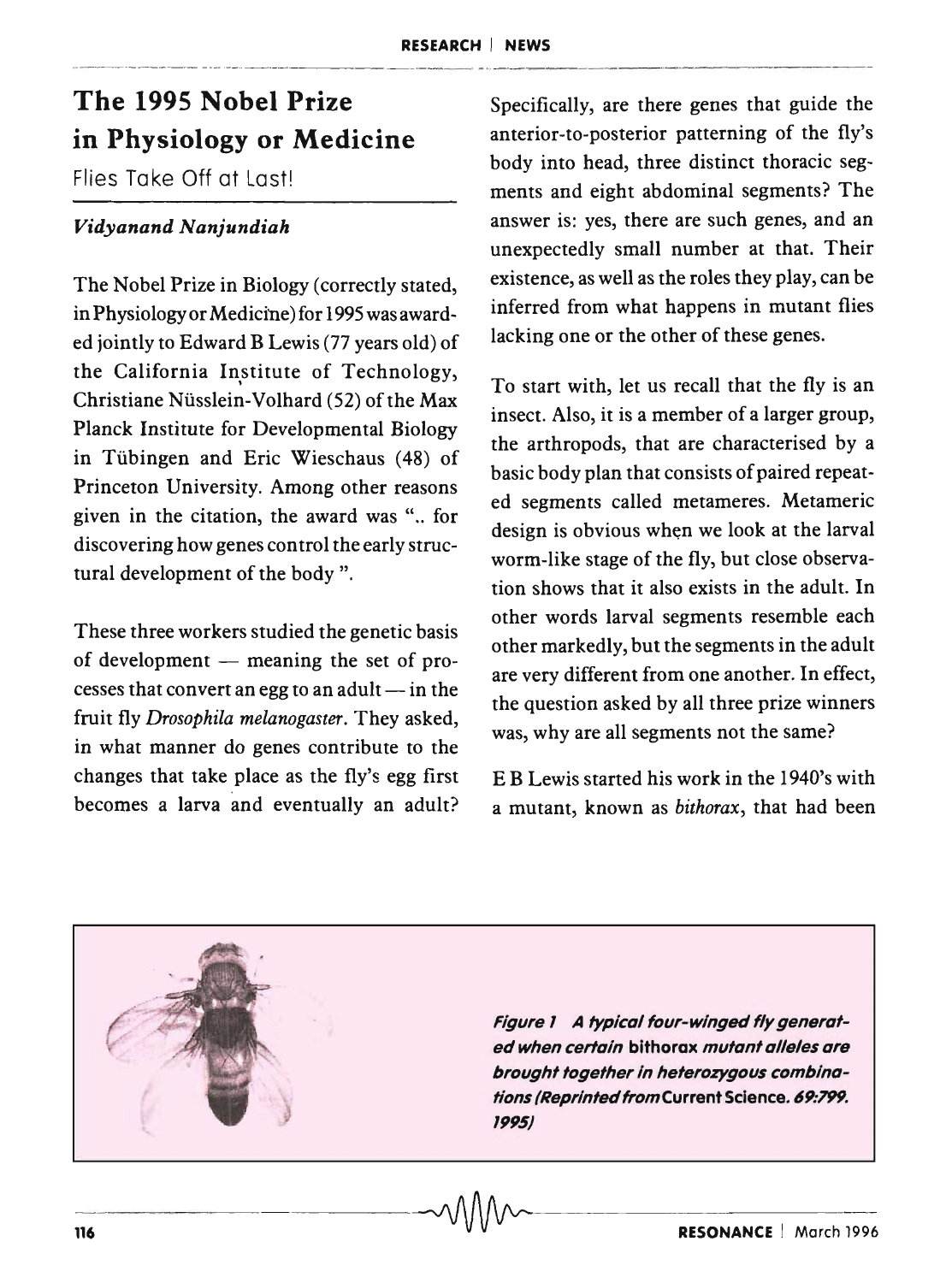



Edward B Lewis Christiane Nüsslein-Volhard and Eric Wieschaus

" .. for discovering how genes control the early structural development of the body".

isolated earlier by the distinguished geneticist, C B Bridges. Bridges had found that flies with two copies of the mutant bithorax gene *(bx* / *bx)* tended to develop portions of an extra pair of wings. In normal flies the second segment of the thorax carries a pair of wings while the third thoracic segment has a pair of balancers, or halteres, attached to it. *Bithorax* flies, have the normal pair of wings all right; but in addition, the front half of each haltere is replaced by a half-wing. The transformation stands out because halteres are tiny compared to wings and the juxtaposition of the mismatched halves presents a strange sight *(Fig-*



*ure* 1). Such a phenomenon, where a segment, or a portion of a segment, gets replaced by another segment, is known as homeosis.

Lewis identified a whole series of homeotic genes in what came to be known as the *Bithorax complex.* A number of important conclusions emerged from Lewis's study of homeotic mutants. Let us denote the segments of the body by the symbols  $H$  (for head),  $T_1, T_2, T_3$ (for the three segments of the thorax) and  $A_1$ ,  $A_2$ , ....  $A_8$  (for the eight segments of the abdomen; see *Figure* 2). First of all, mutations in two genes, bx and pbx, cause a  $T_3 \rightarrow T_2$  switch. Therefore, in the normal fly, the genes in question must be needed to make  $T<sub>3</sub>$  develop differently from  $T_2$ . One says that the action of *bx* and *pbx* confers segmental identity to  $T<sub>3</sub>$ . The same thing can be said in different words: the wild-type gene breaks an underlying sym-

Figure 2 A diagrammatic representation of segmentation inDrosophila. The worm-like patfern seen in the larva is retained in the adult fly. *T I-T* 3 are thoracic segments, *Al* to *AS* are abdominal segments. Drawn using a computer *(based on Gilbert 1988)*.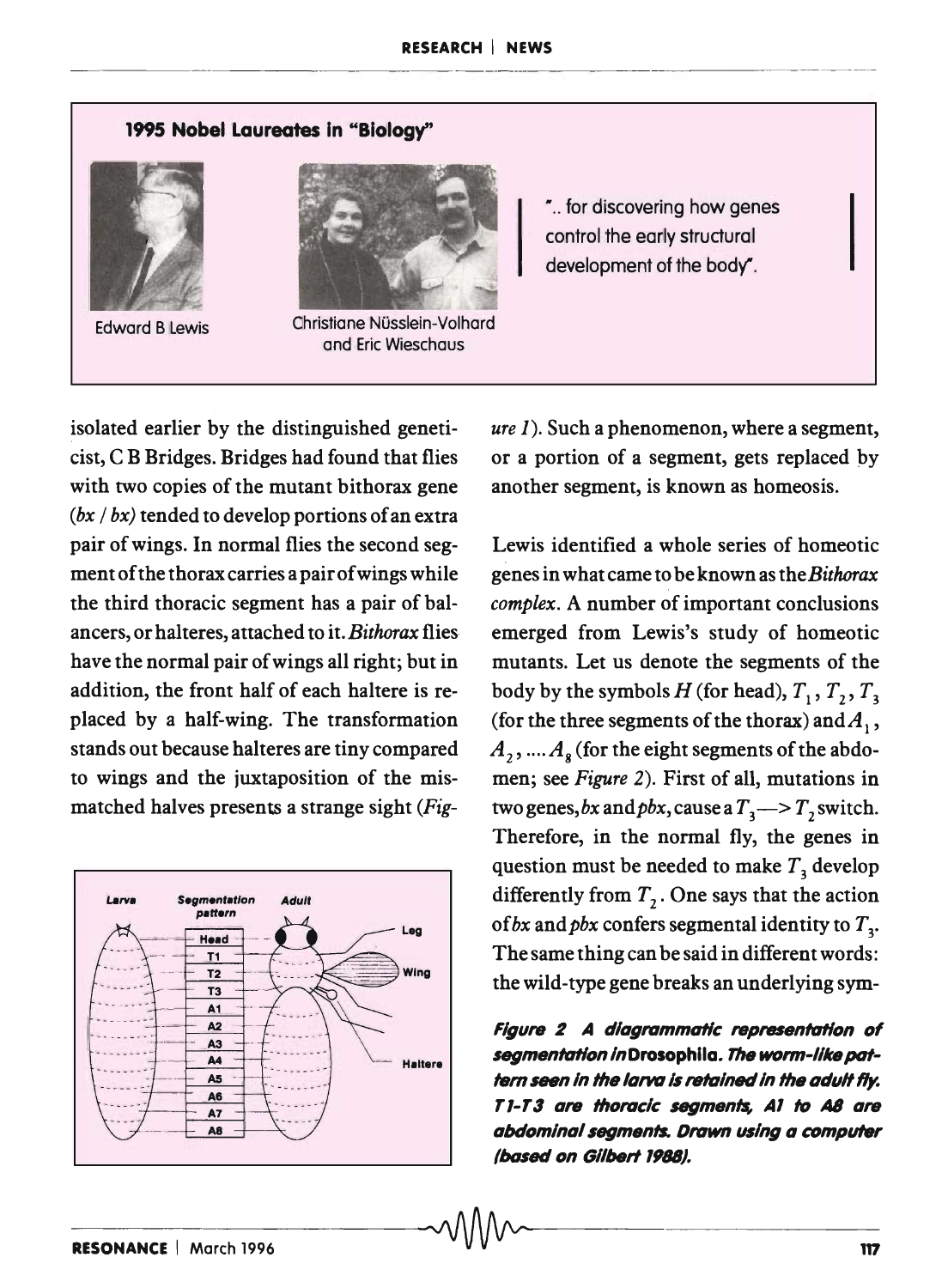The question asked by all three prize winners was, "Why are all segments not the same?"

metry between  $T_2$  and  $T_3$ . On the other hand, the double *bx pbx* mutant reveals the existence of the symmetry. Similarly, other genes of the *Bithorax complex* are responsible for breaking the symmetry between  $A_1$  and  $T_3$ , between  $A_2$ and  $A<sub>1</sub>$ , and so on. The deepest symmetry of all is unveiled when the entire complex is deleted, because in that condition all segments posterior to  $T_2$  look like  $T_2$ . As Lewis pointed out, both single gene mutations and the deletion of the complex appeared to evoke traces of the fly's evolutionary ancestors, fourwinged insects like dragonflies and worms. However, the mutants are not true throwbacks to an ancestral form; the four-winged fly cannot fly and the  $H - T_1 - T_2 - T_2 - ... - T_2$  larva dies very early. This means that other genes must also have evolved in the course of the evolution from worms to flies. As you must have noticed, the *Bithorax complex* does not seem to be required in H,  $T_1$  and  $T_2$ . It turns out that these segments depend on the activity of another set of homeotic genes, also constituting a complex, known *asAntennapedia.* Genes such as those of the *Bithorax complex* have been called master genes or control genes for the specification of body pattern.

Niisslein-Volhard and Wieschaus are responsible for identifying three families of other master genes which regulate body pattern well before the *Bithorax complex* becomes active. (They do so soon after fertilization, and in some cases even before the embryo has become subdivided into cells.) The two of them treated fly embryos with a chemical mutagen and with the aid of standard but extremely tedious procedures, set about looking for as many genes as possible that could influence body patterning along the anterior-posterior axis. The results were astonishing in two respects. Firstly, the total number of candidate genes turned out to be unexpectedly small, just 15 in all. Today, 16 years later, the number still remains small. (It would not have been considered strange if hundreds of genes had participated in the major decision-making steps necessary for the specification of the body plan.) Secondly, the genes fell naturally into three families. Within each family, mutations had striking but distinct effects.

• The first class of genes were named *gap*  genes. When mutated so that their function was lost, they gave rise to larvae with gaps of varying extent in the segmental pattern.

• Next were the *pair-rule* genes, and they caused the most surprise when people first heard about them. Mutations in these genes cause the elimination of portions of the body pattern in a periodic fashion. The strange thing was that the period did not correspond

> A phenomenon, where a segment, or a portion of a segment, gets replaced by another segment, is known as homeosis.